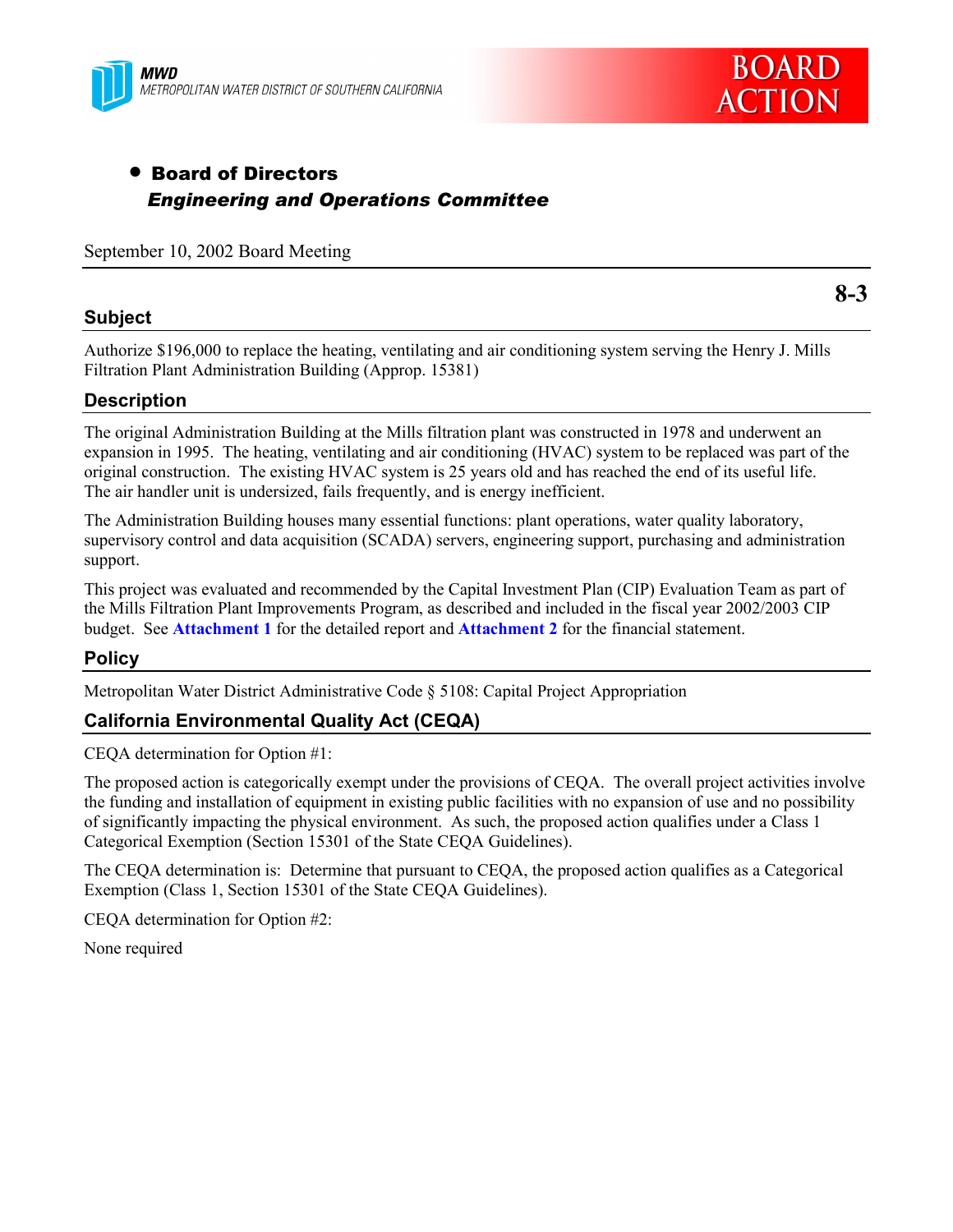# **Board Options/Fiscal Impacts**

#### **Option #1**

Adopt the CEQA determination for the project described herein:

- a. Appropriate \$196,000 in budgeted CIP funds, and
- b. Authorize the Chief Executive Officer to have all work performed to replace the Mills plant Administration Building HVAC system.

**Fiscal Impact:** \$196,000 of budgeted CIP funds under Appropriation 15381.

#### **Option #2**

Defer project and do not replace the Administration Building HVAC system. Continue to perform repairs to existing air handling unit and pay high energy costs.

**Fiscal Impact:** Project deferral will result in increased costs.

#### **Staff Recommendation**

Option #1

8/12/2002 *Roy L. Wolfe Date*

*Manager, Corporate Resources*

sn

*Ronald R. Gastelum Chief Executive Officer*

8/17/2002 *Date*

**Attachment 1 - Detailed Report** 

# **Attachment 2 - Financial Statement for Mills Filtration Plant Improvements Program**

BLA #1833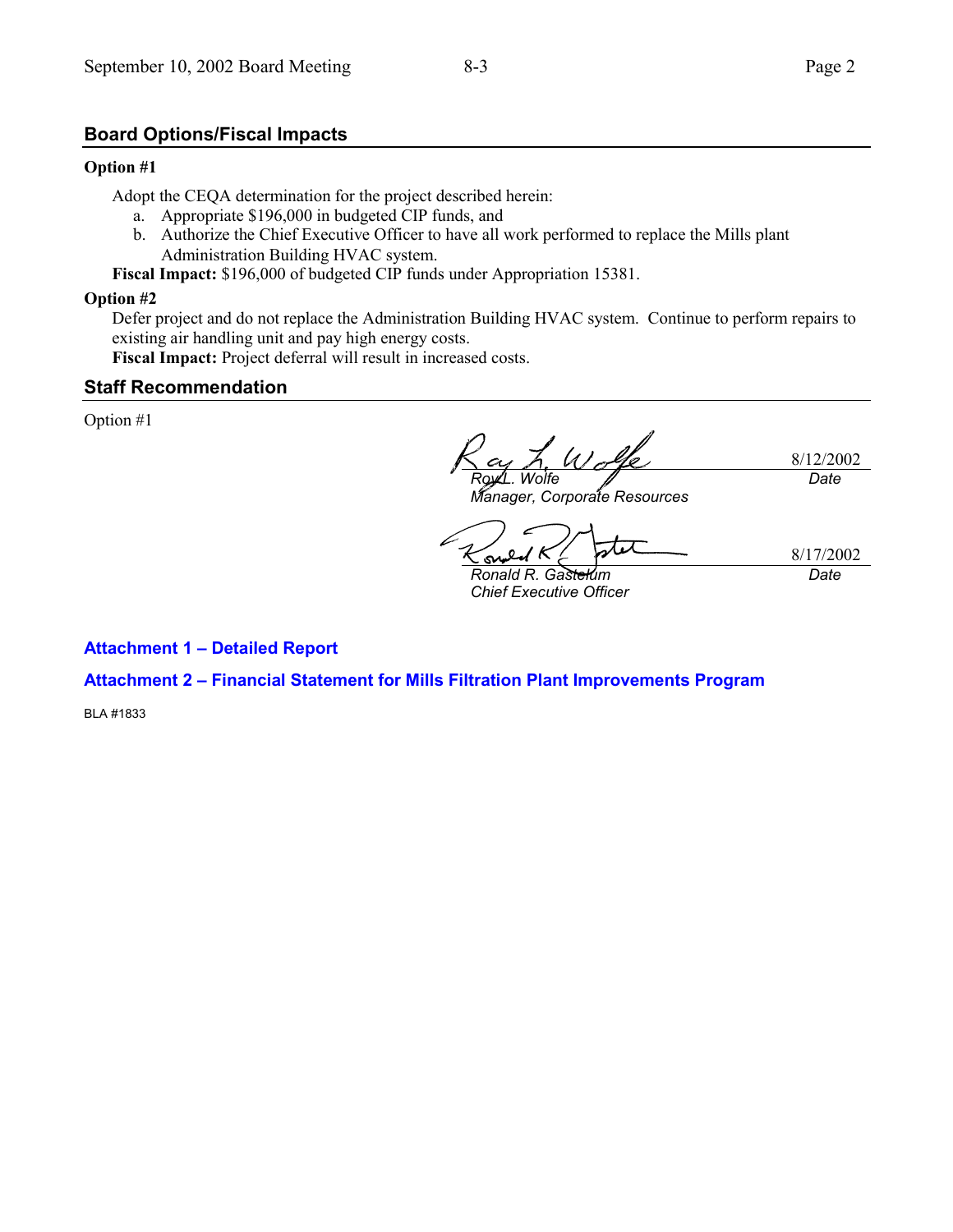# **Detailed Report**

The Henry J. Mills Filtration Plant was placed into service in 1978 with an initial capacity of 75 mgd. The plant was expanded twice to its current rated capacity of 326 mgd. The Mills Improvement Program was established to permit and implement multiple projects at the plant to ensure the reliability of equipment and facilities and ensure regulatory compliance.

### *Purpose/Background*

The original Administration Building was constructed in 1978, with an annex added in 1995. The original heating, ventilating and air conditioning (HVAC) system installed in 1978 still serves the original building space, currently housing the supervisory control and data acquisition computers, telecommunications equipment, and operations and engineering staff offices. The 25-year-old system struggles to maintain environmental control of the building, with many portions of the building too hot in the summer and too cold in the winter. The airhandling unit requires frequent servicing (averaging four times per year at \$10,000 annual maintenance cost) and is energy inefficient. Replacement with an energy efficient system is expected to save \$2,000 per year in energy cost and \$10,000 per year in maintenance costs.

#### *Project Description*

The proposed project consists of replacing the original air-handling unit located atop the Administration Building, upsizing ductwork, and installing appropriate devices and control systems necessary to regulate the air temperature in each room. The project includes the structural and electrical modifications required to accommodate the larger unit.

For this project, Metropolitan will use existing on-call professional consulting services to design the new HVAC system. After construction documents are generated and approved, a competitively bid contract within the Chief Executive Officer's Administrative Code authority will be awarded for HVAC system demolition, replacement, and air balancing.

#### *Project Milestones*

- September  $2002$  Receive project authorization and funding
- March  $2003$  Award construction contract, start construction
- June  $2003$  Complete project